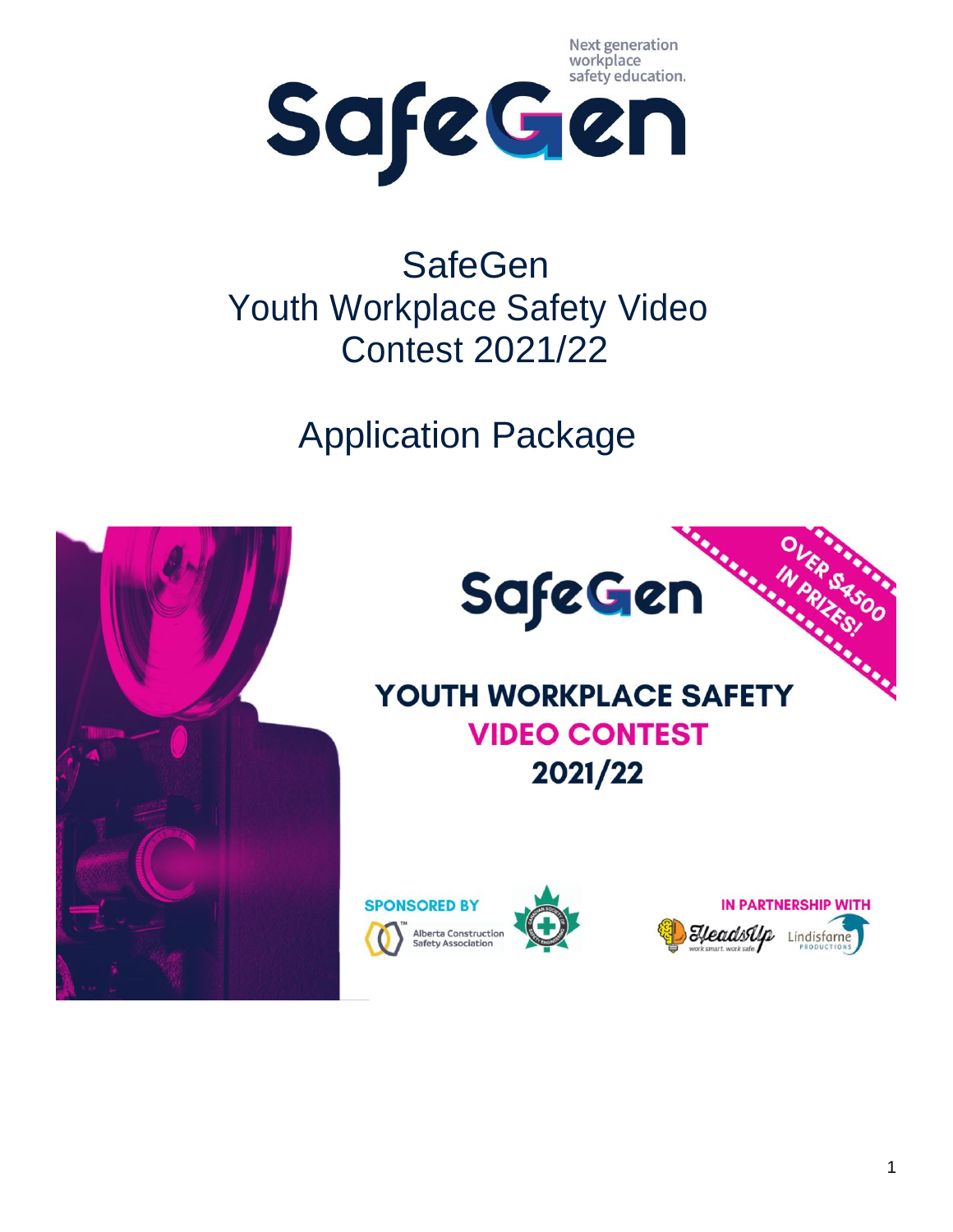Next generation workplace safety education. SafeGen

## **Contents**

## **Theme: My First Job**

Are you at your first job, or thinking about starting work soon? Maybe you've been on the job for a couple of years, and you wish you'd had more safety knowledge or education… What tips do you have for the best, and safest experience at work?

*Videos must adhere to the general theme and fall under one of the following categories:*

- 1. Being fit for work (e.g. Proper amount of sleep, no injuries that keep you from your tasks, not on medication that could make you drowsy, not sick, etc.)
- 2. Harassment and Bullying
- 3. Overtired and overscheduled
- 4. Youth employment standards, rights and responsibilities
- 5. Farm Safety my first job in agriculture
- 6. The importance of workplace safety education for your first job

#### **Be creative! You can depict the correct or incorrect way of doing things, but you must be safe when filming.**

[CLICK HERE](https://safegen.ca/video-contest/) for additional information regarding the High School Student Video Contest.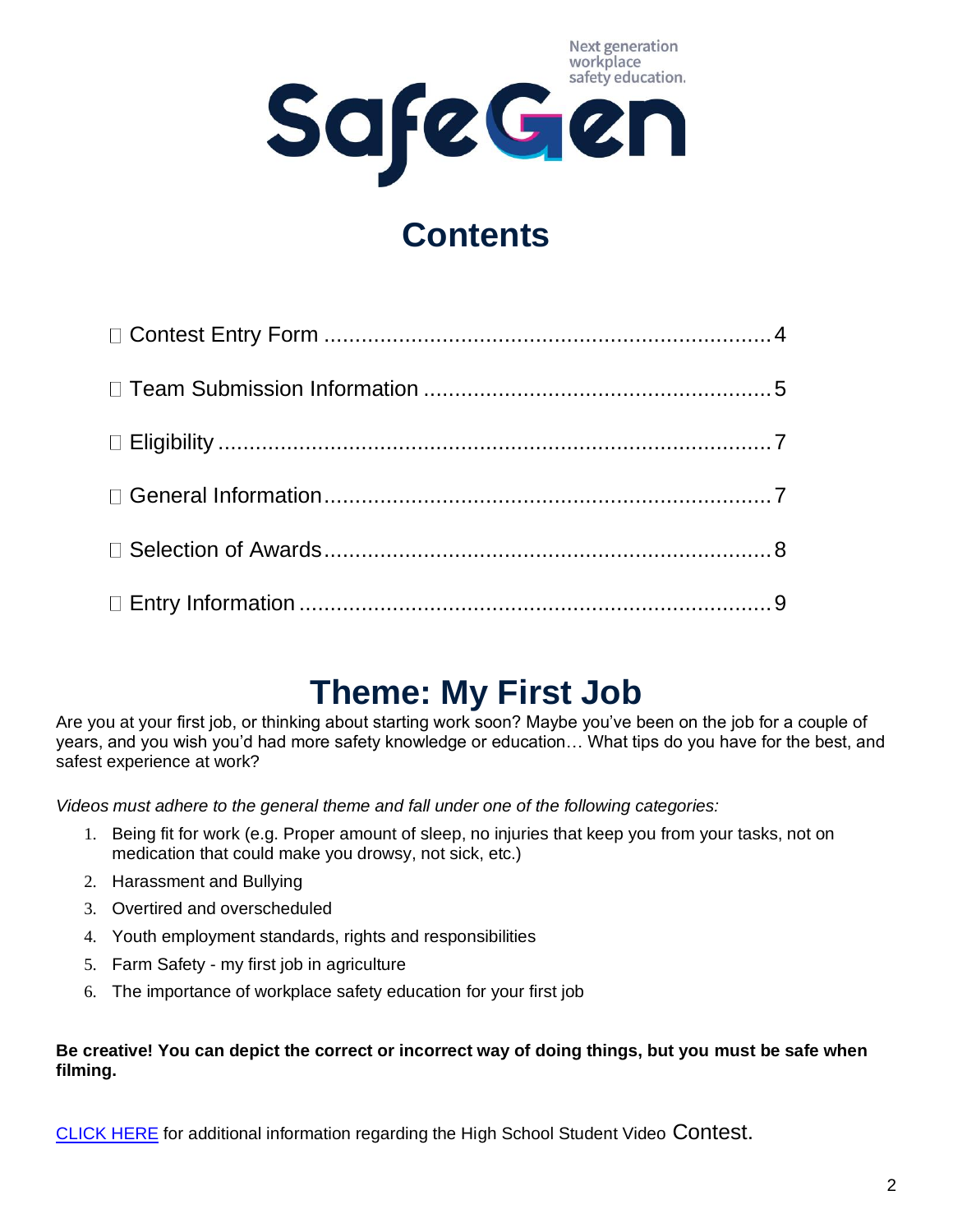

## **How to Enter**

- 1. Create your video and upload it to your YouTube account or IGTV (Instagram) feed.
- 2. Print forms (on following pages) and fill them out.
- 3. Scan forms into one **PDF** file or **image files** (max 5).
- **4. Attach file to the online entry form [here.](https://safegen.ca/video-contest/)**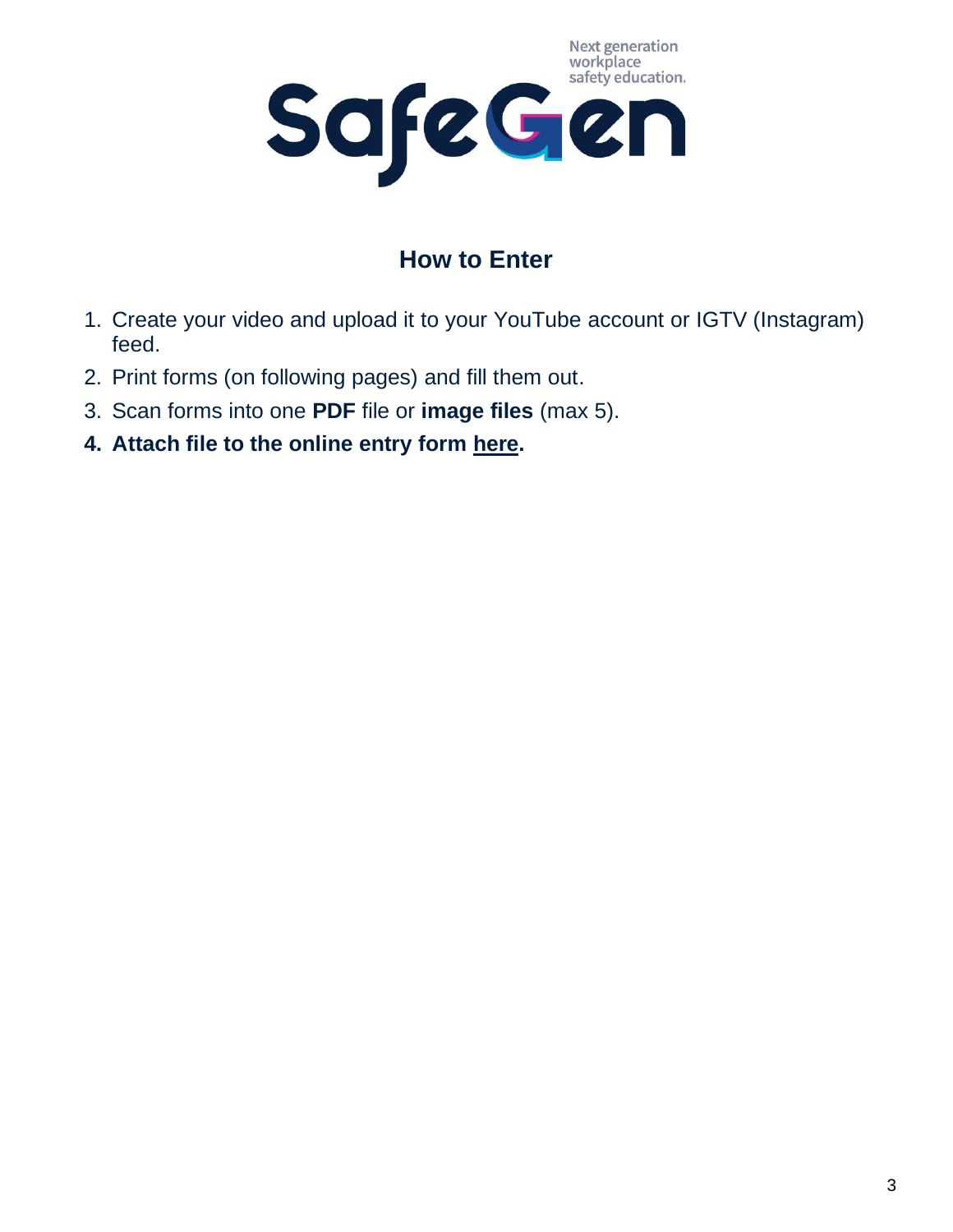Next generation workplace safety education. SafeGen

# **Contest Entry Form**

| Student / Project Leader Name (please print)                      |                |                                                                                                   |  |               |                      |                                                                                                         |  |  |  |
|-------------------------------------------------------------------|----------------|---------------------------------------------------------------------------------------------------|--|---------------|----------------------|---------------------------------------------------------------------------------------------------------|--|--|--|
| <b>Student's Address</b>                                          |                |                                                                                                   |  |               |                      |                                                                                                         |  |  |  |
| Province<br>City                                                  |                | Postal Code                                                                                       |  | Telephone No. |                      | E-mail                                                                                                  |  |  |  |
| <b>School Name</b>                                                | School Address |                                                                                                   |  |               |                      |                                                                                                         |  |  |  |
| City                                                              | Province       |                                                                                                   |  | Postal Code   |                      | School Telephone No.                                                                                    |  |  |  |
| Age                                                               | Grade          | Is this submission: $\Box$ Individual OR $\Box$ Team (please list team members on <b>Page 4</b> ) |  |               |                      |                                                                                                         |  |  |  |
| Is this entry part of a class assignment?<br>$\Box$ Yes $\Box$ No |                |                                                                                                   |  |               |                      | If yes, please indicate during which semester this entry was completed<br>$\Box$ first OR $\Box$ second |  |  |  |
| Project Title                                                     |                |                                                                                                   |  |               | Length of Submission |                                                                                                         |  |  |  |
| Teacher/School Representative (Mandatory)                         |                |                                                                                                   |  |               | E-mail               |                                                                                                         |  |  |  |
| Signature of Teacher / School Representative                      |                |                                                                                                   |  |               |                      |                                                                                                         |  |  |  |

#### **Consent and Release**

I, the undersigned, have read, understand and agree to abide by the Rules governing the *2021/22 Youth Workplace Safety Video Contest* (as set out in this Official Entry Form) and certify that all information contained in this completed Entry Form is true and accurate. By signing this Entry Form, I irrevocably grant SafeGen the right and permission to: (1) publicly disclose and use my name, the municipality I reside in, likeness, school, age, grade and/or prize information for promotional or other purposes, without compensation; and (2) to copy, modify, play and use the video submission ("Video") accompanying this Entry Form in whole or in part, without compensation. The Video has been originally and lawfully created by me or my team and the use, modification, play or reproduction of the Video by SafeGen, will not give rise to any third-party claims for infringement or violation of copyright, trademark or any other right of any third party, or to any third-party claims including libel, defamation, violation of privacy or contract breach. I have obtained all necessary permissions, consents, licenses, or other approvals of third parties (including, but not limited to, all individuals appearing in the Video and all holders of copyright in any copyrighted music, images or other materials used in the Video) necessary or appropriate for the preparation or use of the Video and such approvals are enclosed. I release SafeGen from any liability in connection with my participation in this contest, or the preparation or use of my or my team's Video and agree to indemnify SafeGen for any liability and all reasonable costs arising from any third-party action, claim or proceeding commenced against SafeGen because of the Video. I warrant that I am the owner of copyright or act with the authority of the owner to grant to SafeGen the non-exclusive worldwide right to use the copyright material. Signature Date

#### **Consent of Parent or Guardian** *(required if student signing above is under 18 years of age***)**

I, the parent or guardian of the above-named minor, agree that s/he may participate in the Student Video Contest and, by signing below, hereby voluntarily join in the foregoing Consent and Release.

Name (Print Name) Signature Signature Date

Your personal information is collected and used only for the purposes of administering the Youth Workplace Safety Video Contest, and will not be disclosed except as may be specifically mentioned elsewhere in this Entry Form, in the associated contest Rules, with your written consent or as may otherwise be permitted or required by the *Personal Information Protection Act* (Alberta). Questions regarding the collection, disclosure and use of your personal information may be directed to Karleigh Stevenson (kstevenson@safegen.ca).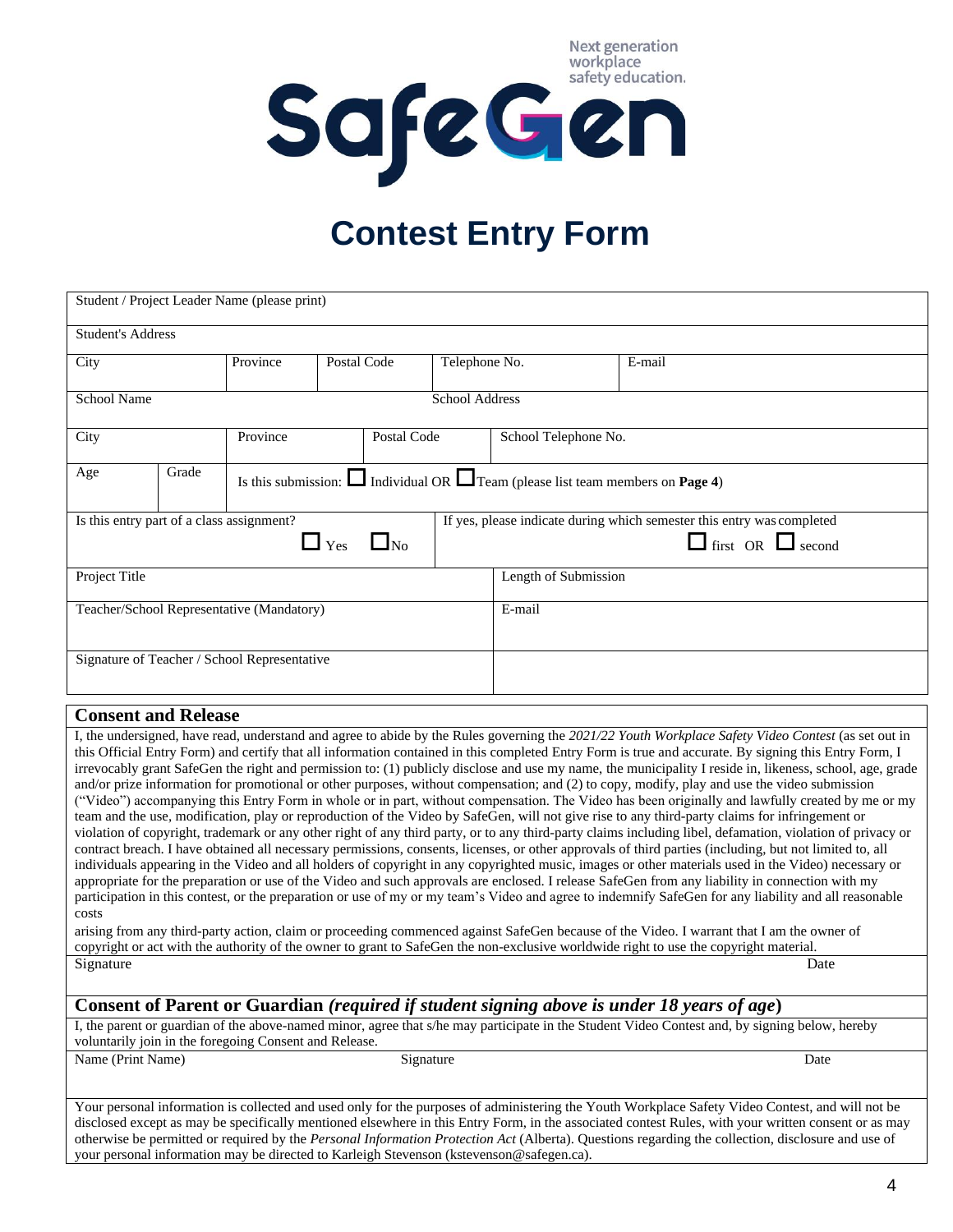

## **Team Submission Information**

**Only complete if more than one person is on the Team Official Entry Form must also be fully completed and attached.**

| Student's Name-Team Leader (please print)                                                                                                                                                                                                                                                                                     |             |             |           |        |        |  |  |  |
|-------------------------------------------------------------------------------------------------------------------------------------------------------------------------------------------------------------------------------------------------------------------------------------------------------------------------------|-------------|-------------|-----------|--------|--------|--|--|--|
| <b>Student's Address</b>                                                                                                                                                                                                                                                                                                      |             |             |           |        |        |  |  |  |
| City/Province                                                                                                                                                                                                                                                                                                                 | Postal Code | Telephone   |           | E-mail |        |  |  |  |
| Signature                                                                                                                                                                                                                                                                                                                     |             |             | Age       | Grade  | Date   |  |  |  |
| Consent of Parent or Guardian (required if student signing above is under 18 years of age)<br>I, the parent or guardian of the above-named minor, agree that s/he may participate in the SafeGen Youth Workplace Safety Video Contest and,<br>by signing below, hereby voluntarily join in the foregoing Consent and Release. |             |             |           |        |        |  |  |  |
| Name (Please Print)                                                                                                                                                                                                                                                                                                           | Signature   |             |           |        |        |  |  |  |
| Student's Name (please print)                                                                                                                                                                                                                                                                                                 |             |             |           |        |        |  |  |  |
| <b>Student's Address</b>                                                                                                                                                                                                                                                                                                      |             |             |           |        |        |  |  |  |
| City/Province                                                                                                                                                                                                                                                                                                                 |             | Postal Code | Telephone |        | E-mail |  |  |  |
| Signature                                                                                                                                                                                                                                                                                                                     |             |             | Age       | Grade  | Date   |  |  |  |
| Consent of Parent or Guardian (required if student signing above is under 18 years of age)<br>I, the parent or guardian of the above-named minor, agree that s/he may participate in the SafeGen Youth Workplace Safety Video Contest and,<br>by signing below, hereby voluntarily join in the foregoing Consent and Release. |             |             |           |        |        |  |  |  |
| Name (Please Print)                                                                                                                                                                                                                                                                                                           | Signature   |             |           |        | Date   |  |  |  |
| Student's Name (please print)                                                                                                                                                                                                                                                                                                 |             |             |           |        |        |  |  |  |
| <b>Student's Address</b>                                                                                                                                                                                                                                                                                                      |             |             |           |        |        |  |  |  |
| City/Province                                                                                                                                                                                                                                                                                                                 | Postal Code | Telephone   |           | E-mail |        |  |  |  |
| Signature                                                                                                                                                                                                                                                                                                                     | Age         | Grade       | Date      |        |        |  |  |  |
| Consent of Parent or Guardian (required if student signing above is under 18 years of age)<br>I, the parent or guardian of the above-named minor, agree that s/he may participate in the SafeGen Youth Workplace Safety Video Contest and<br>by signing below, hereby voluntarily join in the foregoing Consent and Release.  |             |             |           |        |        |  |  |  |
| Name (Please Print)                                                                                                                                                                                                                                                                                                           | Signature   |             |           |        | Date   |  |  |  |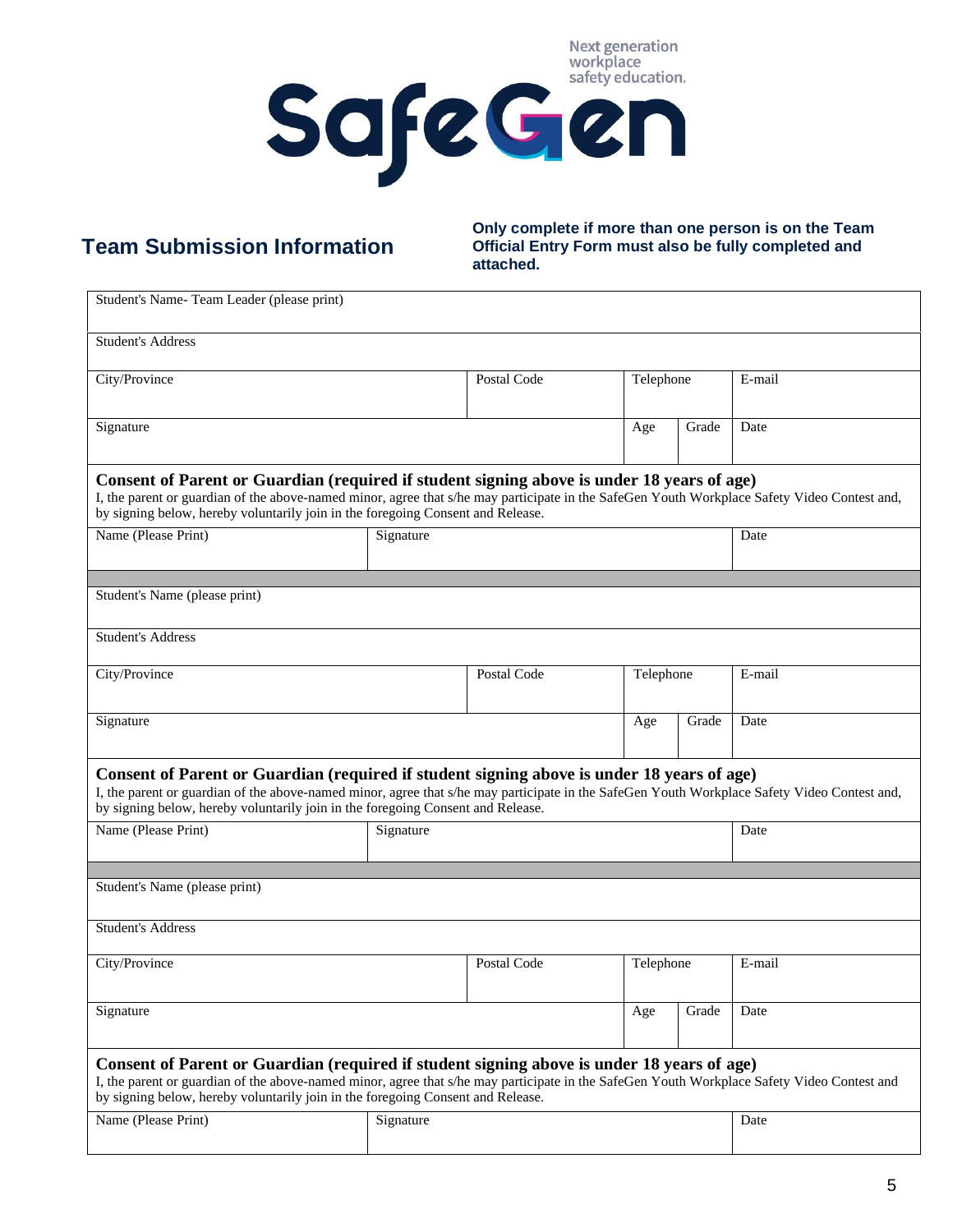

#### **IMAGE RELEASE FORM**

I, \_\_\_\_\_\_\_\_\_\_\_\_\_\_\_\_\_\_\_\_\_\_\_ (*insert name of video participant*), grant permission to \_\_\_\_\_\_\_\_\_\_\_\_\_\_\_\_\_ \_\_\_\_\_\_\_\_\_\_\_\_\_\_\_\_\_\_\_\_\_\_\_\_\_ (*insert name of contest entrant*) (described hereafter as the "**Entrant**") and to SafeGen, (hereinafter known as "**SafeGen**") to use my likeness for use in a video entered by the Entrant (the "**Video**") in the 2020 Youth Workplace Safety Video Contest ("**Contest**") and for further use by Safegen in publications resulting from the Contest or generally in its JobSafe program including but not limited to online video publication and distribution, Email Blasts, E-Newsletters, websites and Social Media, whether directly by SafeGen or by third parties who have been given permission by SafeGen to use the Video or portions thereof for similar purposes.

I hereby waive any right to inspect or approve the finished photographs or video or other electronic matter derived from the Video that may include my Image that may be used in conjunction with them now or in the future, whether that use is known to me or unknown, and I waive any right to royalties or other compensation arising from or related to the use of my Image. I acknowledge that I have been given a complete copy of the Contest Rules by the Entrant and I understand that SafeGen is not responsible or liable if the Entrant has failed to provide a complete copy, or has altered them in any way. I further acknowledge that the Entrant may be eligible to receive a prize for entering the Video in the Contest and that while my Image may appear in the Video, I am not myself entering the Contest or eligible for a prize.

Please **initial** the paragraph below which is applicable to your present situation:

\_\_\_\_\_ - I am 18 years of age or older and I am competent to contract in my own name. I have read this release before signing below, and I fully understand the contents, meaning and impact of this release. I understand that I am free to address any specific questions regarding this release by submitting those questions in writing prior to signing, and I agree that my failure to do so will be interpreted as a free and knowledgeable acceptance of the terms of this release.

\_\_\_\_\_ - I am the parent or legal guardian of the below named child. I have read thisrelease before signing below, and I fully understand the contents, meaning and impact of this release. I understand that I am free to address any specific questions regarding this release by submitting those questions in writing prior to signing, and I agree that my failure to do so will be interpreted as a free and knowledgeable acceptance of the terms of this release.

| Signature of parent or legal guardian:<br>(if under 18 years of age) |  |
|----------------------------------------------------------------------|--|

Your personal information is collected and used only for the purposes of administering the Youth Workplace Safety Video Contest, and will not be disclosed except as may be specifically mentioned in the associated contest Rules, with your written consent or as may otherwise be permitted or required by the *Personal Information Protection Act* (Alberta). Questions regarding the collection, disclosure and use of your personal information may be directed to Karleigh Stevenson (kstevenson@safegen.ca).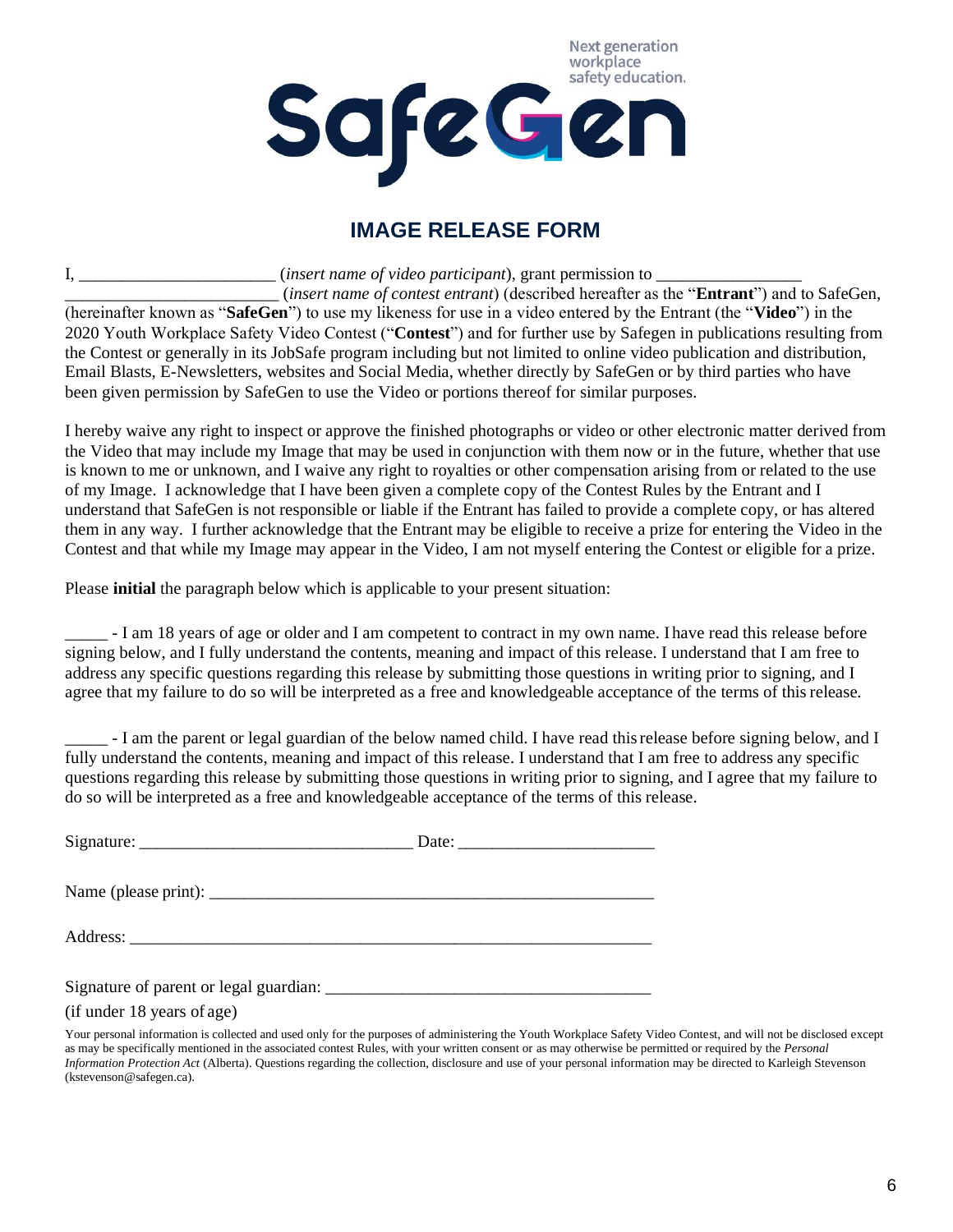Next generation workplace safety education. SafeGen

### <span id="page-6-0"></span>**Eligibility:**

- **1.** Application forms must be fully completed or submissions will be disqualified.
- **2.** To be eligible, your entry must be no longer than two (2) minutes in length.
- **3.** Each contestant may only enter one original entry, either alone or as part of a team effort.
- **4.** Each contestant must certify on the entry form, that the submission is an original work by the contestant or his/her team and must grant SafeGen unrestricted use and reproduction rights for any purpose.
- **5.** This contest is open to all youth ages 15-24 years residing in Alberta.
- **6.** Your entry must be entirely your (or in the case of a team effort, your team's) own original creation. It must not infringe upon or violate any laws or any thirdparty rights, including, butnot limited to, copyright, patent, trademark, trade secretor other proprietary rights and must not lead to any cause of action including libel, defamation, privacy violation, contract breach or tort.
- **7.** Contestants must obtain all necessary permissions, licenses, clearances, releases, waivers of moral rights and other approvals from third parties (including but not limited to all copyright holders and all individuals appearing in the video submission), necessary to use the video submission, in whole or in part, in any way, including without limitation, to reproduce, make derivatives, edit, modify,translate, distribute, transmit, publish, license and broadcast the video submission worldwide, by any means. Any and all such permissions, licenses, clearances, releases, waivers of moral rights and approvals must be attached with your entry.
- **8.** If video contains language or actions deemed inappropriate by the SafeGen team, video will be removed from consideration in the contest, and entrant will be disqualified.

#### <span id="page-6-1"></span>**General Information:**

- **9.** Your own personal health and safety and the health and safety of your cast, crew and others involved with the production of the video submission must be maintained. Do not endanger anyone during the making of your video. If you are on a work site, take all appropriate health and safety precautions including without limitation followingall applicable health and safety policies and regulations.You may wish to consult with a supervisor or other competent individual at the site to obtain this information.
- **10.** All winning entries become the sole property of SafeGen.
- **11.** A maximum of three prizes will be available to be awarded in this contest. Three payments of one thousand five hundred (\$1500) each may be awarded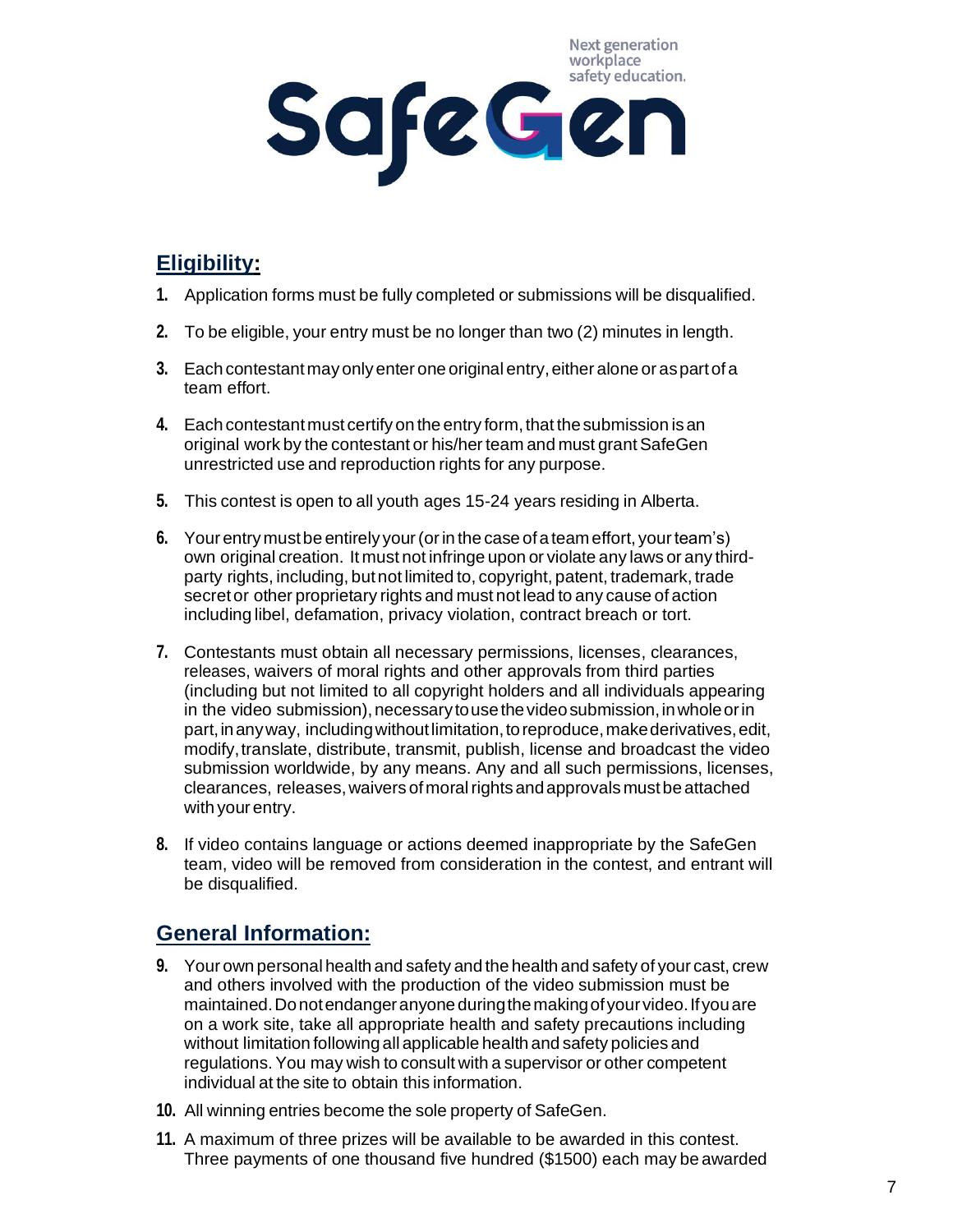Next generation workplace

# safety education. SafeGen

to each of the top three placing entries, for a maximum total of Four Thousand Five Hundred (\$4500) in prize money in total. The first-place winner will also receive a video shoot invitation with Lindisfarne Productions, and \$1000 for their school. If the entrant is not enrolled in a high school or post-secondary institution, the \$1000 will be allocated to the second place winner, and so on and so forth.

Where the entrant is a minor, they may be accompanied by a parent or guardian to the video shoot. In the case of team entries, each team will only be eligible to win a total payment of one thousand five hundred dollars to be divided equally among the number of individual members.

- 12. Before collecting a prize, each individual or team member involved in the creation of a winning entry, and, in the case of those individuals or team members who have not yet reached the age of majority, his/her parent or legal guardian maybe required to sign adeclaration and release form confirming compliance with the contestrules, and acceptance of the prize asawarded and assigningall rights, titles and interests in the entry to SafeGen (includinga waiver ofmoral rights) within such period of time directed by SafeGen upon being notified that his/her entry has been selected.
- **13.** If a contestant is not 18 years old, SafeGen will require his or her parent's or legal guardian's authorization before permitting the contestant to participate in the contest and accept a prize as awarded. In the case of a team effort, each member of the team who is not 18 years old must also obtain parental or guardian consent.
- **14.** When entering this contest, each contestant (and where appropriate, with the consent of a parent or guardian) must consent to the use, reproduction, publication, transmission and/or broadcasting of his/her name, address, likeness, school, age, grade and/or prize information, without compensation, in anySafeGen advertisement, publication or promotion, for general news or other information purposes.Winnersmustalsoconsenttotheirphotographs beingtakenbySafeGenfor the same purposes, withoutfurther compensation. Each contestant(and where required, his/her parent or guardian) irrevocably and in perpetuity grants SafeGen, without compensation, the right to use the video submission, in whole or in part, in anyway,includingwithoutlimitation,to reproduce,makederivatives,edit,modify, translate, distribute, transmit, publish, license and broadcast the submission worldwide, by any means.
- **15.** The chancesofwinningaprize depend on the total number and quality of eligible entries received prior to the closing date.
- **16.** SafeGen reserves the right to cancel, terminate, modify or suspend the contest forany reason, without any prior notice to any contestant.

#### <span id="page-7-0"></span>**Selection of Awards:**

- **17.** EntrieswillbejudgedbyapanelofjudgeschosenbySafeGen.Thedecisionsof the judges on all matters relating to the contest are final and not open to dispute.
- **18.** Each individual orteam member who submitted a winningentrywill be notified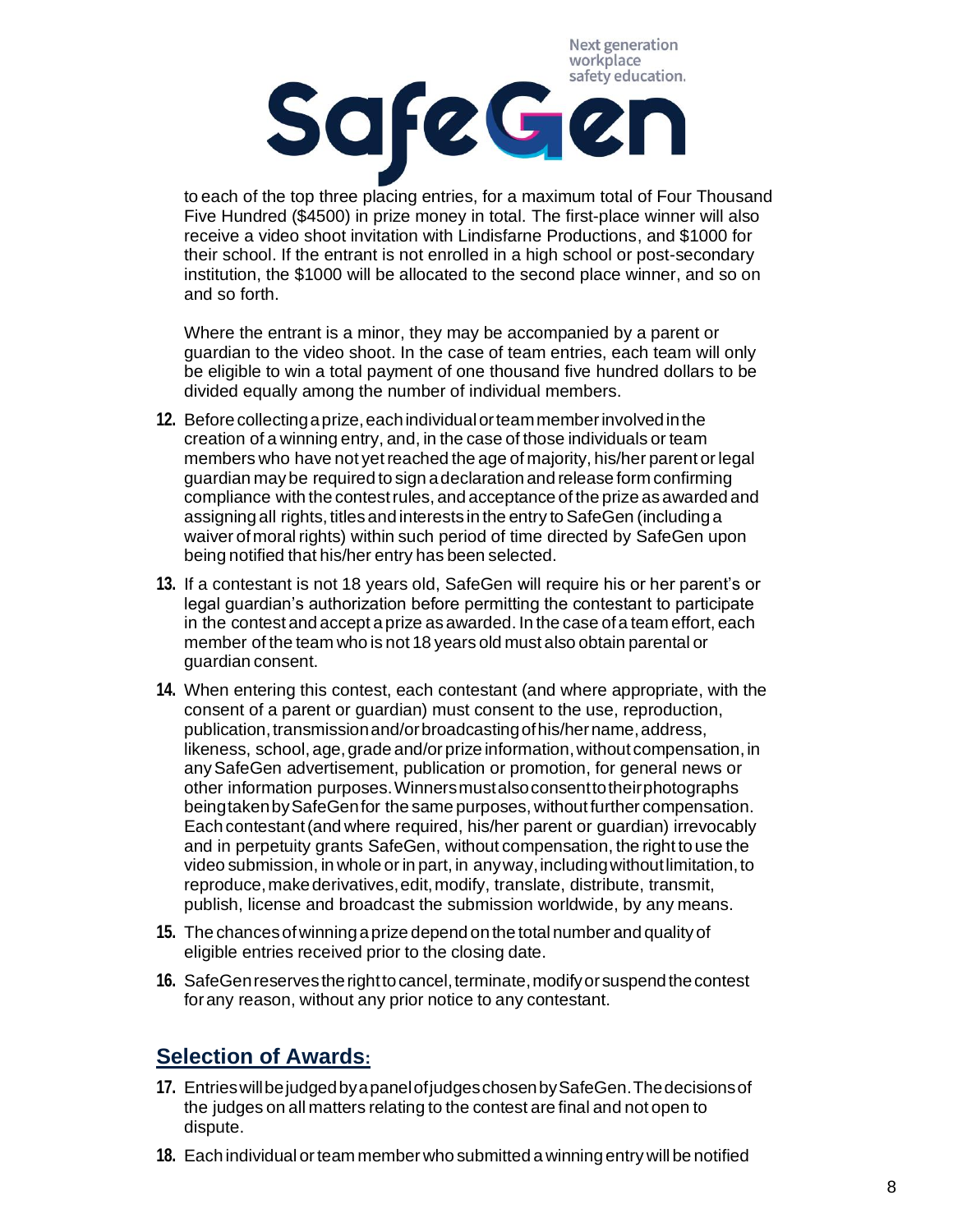Next generation workplace



by email that his/her entry has won and the procedure to follow to claim the applicable prize. If an individual or one or more team members decline the prize, the prize may be forfeited andawarded to another entry in accordance with these contest rules. If SafeGen does not receive entries of sufficient quantityorquality,SafeGen reserves the right not to award any prizes.

**19.** Prizes will be awarded at the winner's school, with the signing teacher present OR cheques will be sent via Canada Postal Service if deemed more appropriate by SafeGen.

#### **Entry Information:**

- **20.** Each contestant orteammay only submitone submission as a YouTube or Instagram IGTV link, except in the sole discretion of SafeGen. Multiple entries will not beaccepted.
- **21. YoursubmissionmustbereceivedbySafeGenby4:00pmonAPRIL 4, 2022. You will not be contacted to confirm your submission has been received.**

**Winning videos will be announced by April 15, 2022. Prizes will be distributed to winners in the form of a cheque on or before April 16, 2020.**

- **22.** Please submit your entry via the form online at: **<http://www.safegen.ca/video-contest>**
- **23.** The proper forms must be attached to your entry as PDF documents. All form fields must be filled out, and the link must be functional at time of submission.
- **24.** IncludeyourcompletedOfficialEntryFormwithyourvideosubmission. Ifthe entry is a team effort, page 5 of the Official Entry Form must also be completed and returned with your entry. If the forms are not submitted within the required timeframe or are incomplete, the entry will be disqualified.
- **25.** If any copyright or permissions, licenses, clearances, releases, waivers of moral rights and approvalswere obtained, please enclose these with your video entry. SafeGenisnotresponsibleforentrieswhicharedelayed,lost,misdirected, incomplete, damaged or destroyed. Any entry that is tampered with, unreadable or mutilated will not be accepted. Please keep a copy on a local hard drive for your own record and use.
- **26.** For the purpose of these Rules, each properly labeled video submission accompaniedbyaproperlycompletedOfficialEntryFormshallbeconsidered a valid entry, unless determined inappropriate by the SafeGen team.